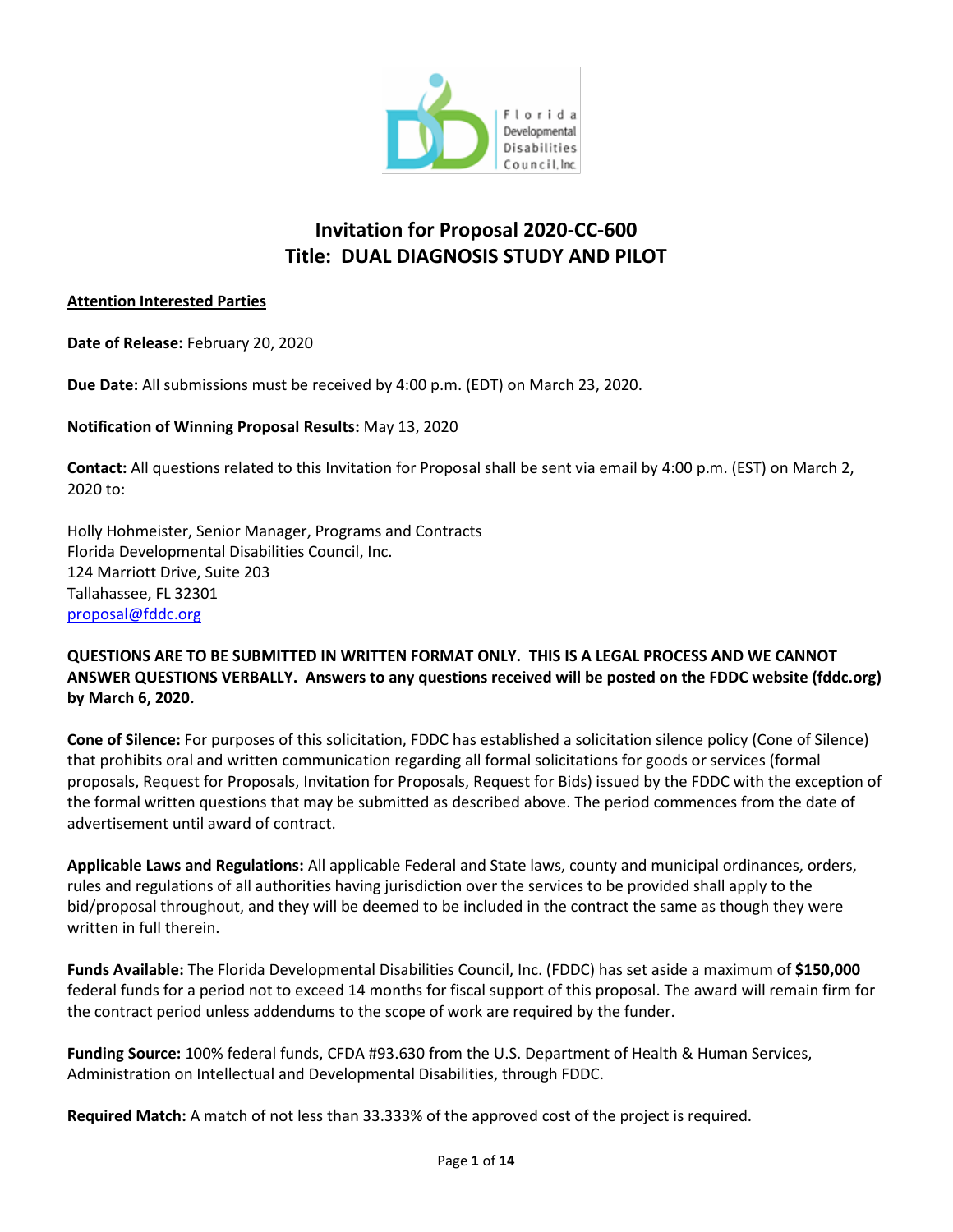**Ineligible Entities:** Federal regulations limit and restrict the ability of individuals or entities debarred or suspended by a Federal Agency from doing business with, or contracting for the use of federal funds with, the Council. See 29 CFR, Part 98; 45 CFR, Part 76.

**Evaluation of Award:** All proposals received by the due date and time will be evaluated by the FDDC. Each submitted proposal that is responsive as determined by FDDC by meeting the minimum qualifications and price will be reviewed and scored according to the criteria set forth in the Invitation for Proposals by a scoring committee. The Council will then undertake a risk review of the offeror for each proposal scoring over a 70. This review will consist of three components: (1) a self-assessment of risk completed by the applicant; (2) inherent risk assessment; and (3) an assessment of prior performance if the offeror has previously contracted with the Council.

An offeror will receive a rating of LOW, MODERATE, or HIGH for each applicable component. A rating of HIGH risk does not preclude the offeror from receiving the subaward if determined appropriate under the circumstances by the Council's State Plan Committee; however, the ratings may be used to determine which subawards may require specific award conditions, closer supervision and/or more detailed monitoring strategies. The Council's State Plan Committee may also choose not to fund an award based upon the risk assessment if it determines that elevated risk will adversely affect the Council's ability to fulfill its duty as a steward of federal funds.

The Council's State Plan Committee will utilize the Risk Assessment ratings in addition to the score received from the scoring committee as part of the evaluation in its decision to fund the subaward. The State Plan Committee will review the risk assessment ratings for the top-scoring offeror and determine whether or not to fund the top-scoring proposal. If the top scoring proposal is not funded because the Risk Assessment has been determined to be too great by the Council's State Plan Committee or if negotiations with the top scoring offeror are unsuccessful, the proposal will no longer be considered, and the State Plan Committee may review the risk assessment ratings for the second highest scored proposal and determine whether or not to fund the proposal. This process will continue until a subaward is made, or until the State Plan Committee recommends otherwise. Please note that the State Plan Committee may use the prior performance ratings for proposers with a history of contracting with the Council as the deciding factor of an award based on specific experiences of compliance/non-compliance with Council guidelines.

The FDDC reserves the right to reject any or all proposals. No work shall begin until a contract is executed by the FDDC.

**Project Contract Type:** Cost reimbursement based on review of deliverables that demonstrates a satisfactory level of performance and expenditures.

**Project Contract Period:** All work shall be completed within 14 months of the contract execution date.

#### **Background and Purpose of Proposal**

In 2019, the FDDC convened a stakeholder workgroup to address emerging issues and identify unmet needs and potential solutions related to individuals who are dually diagnosed with a developmental disability and mental health diagnosis. This workgroup was comprised of experts in the field of mental health and intellectual and developmental disabilities (I/DD) and included Council members who are parents and professional experts, along with other stakeholder representatives and experts, most notably, from our Protection and Advocacy agency, Disability Rights Florida, and the Center for Autism and Related Disorders (CARD). The workgroup met once via teleconference and was tasked with conducting preliminary research and determining strategies to address the critical areas of need for individuals who are dually diagnosed.

The workgroup engaged in discussion about the difference of being treated for mental health diagnoses when one is receiving the Individual Budget Home and Community-Based Services Waiver (iBudget) versus being served through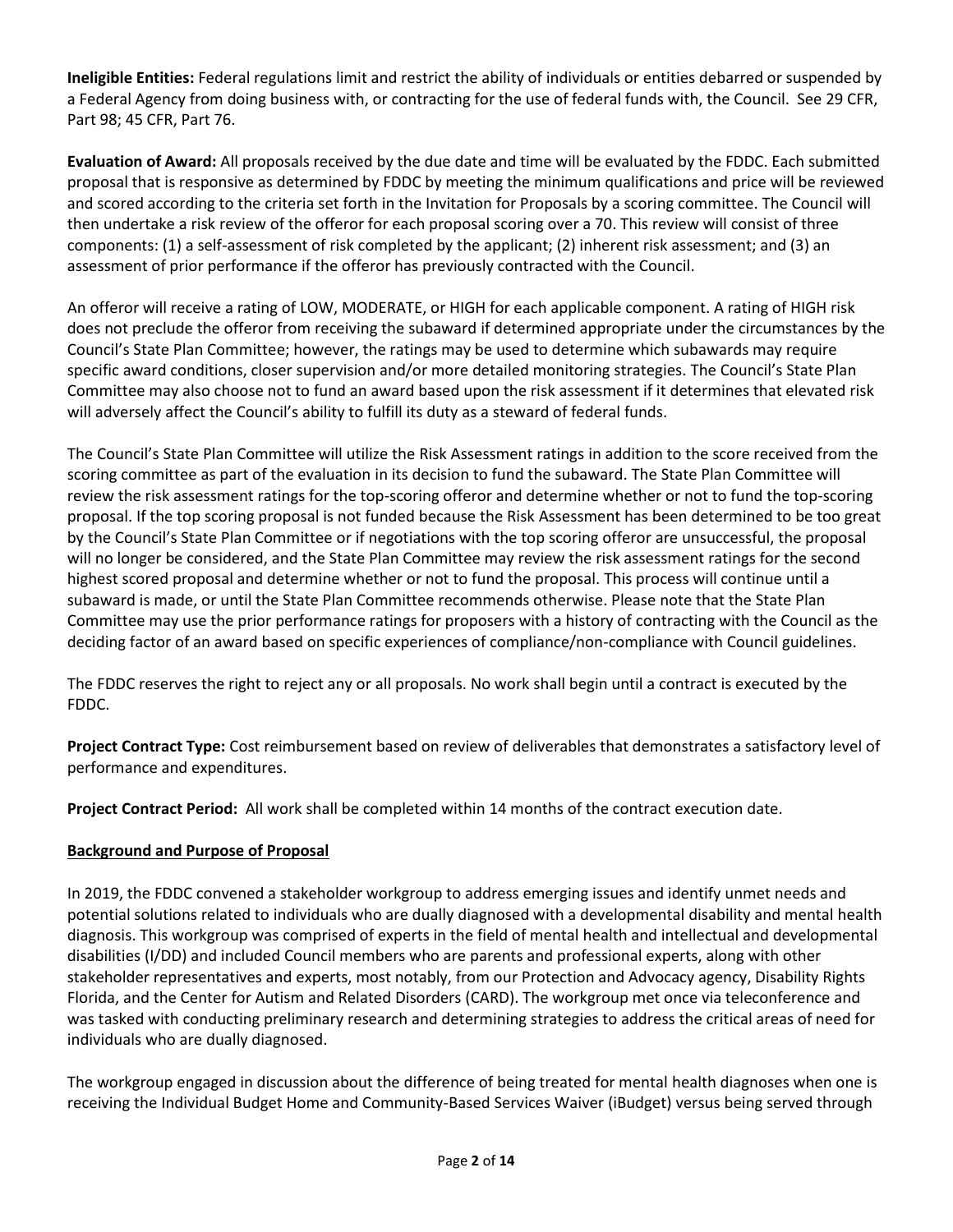the Department of Children and Families Substance Abuse and Mental Health if on the iBudget waiting list, or in the community, or in the school system.

There was further discussion of treatment and living situations for individuals with acute mental health diagnoses and those with I/DD, as well as the differences in treating and stabilizing both populations. Crisis stabilization units (including mobile models) versus intensive behavioral group homes and other community-based crisis management strategies like Mental Health First Aid training were discussed and all deemed important parts of a system that would reduce Baker Act proceedings (i.e., involuntary institutionalization and mental health examination of an individual who is perceived to be a threat to themselves or others). Many mobile crisis units only treat people with a mental health diagnosis, so there would need to be crisis units trained to work with people with I/DD and who are having a mental health crisis.

According to the Baker Act Reporting Center at the University of South Florida, there were 205,781 Baker Act examinations in Florida during Fiscal Year 2017-2018. Anecdotal reports and testimonials received by the Council suggest that the number of dually diagnosed individuals being Baker Acted is increasing and seems to be the only way for many of these individuals to access mental health services.

This project seeks to initiate a formal study that will culminate with recommendations and national examples and a subsequent pilot project to implement recommendations. The selected offeror will conduct the study and pilot for the dual diagnosis issue as an unmet need to prevent unnecessary Baker Act proceedings and ensure that an agency and stakeholder collaborative group provides input and oversight and assists with plans to implement recommendations to improve the service delivery for individuals with intellectual and developmental disabilities (I/DD) and mental health (MH) diagnoses.

The FDDC is seeking entities to apply who meet the following qualifications and can demonstrate the ability to fulfill the scope of work outlined in this proposal.

#### **Preferred Qualifications:**

- 1. Have relevant experience in project management; evidence-based research; data-based decision making; collaborating with diverse groups of people; facilitation skills; developing professional reports of findings; developing and implementing pilot projects; developing action plans and evaluating outcomes.
- 2. Have experience working with or documented knowledge of individuals with intellectual and developmental disabilities and individuals with mental health diagnoses.
- 3. Strong professional writing and editing skills.

#### **Scope of Work and Services to be Provided:**

Specifically, the selected offeror will:

- 1. Establish an agency and stakeholder collaborative group to provide input, oversight and assist with implementing recommendations.
- 2. Convene the agency and stakeholder collaborative group for a minimum of four (4) face-to-face or remote meetings.
- 3. Develop and write a study designed to culminate in recommendations and national examples of communitybased crisis management strategies designed to prevent unnecessary Baker Act proceedings for individuals identified as dually diagnosed as I/DD and mental health diagnoses.
- 4. Implement a formal pilot project, incorporating strategies recommended and vetted by the agency and stakeholder collaborative group.
- 5. Evaluate impact and formalize plans for wide-scale implementation.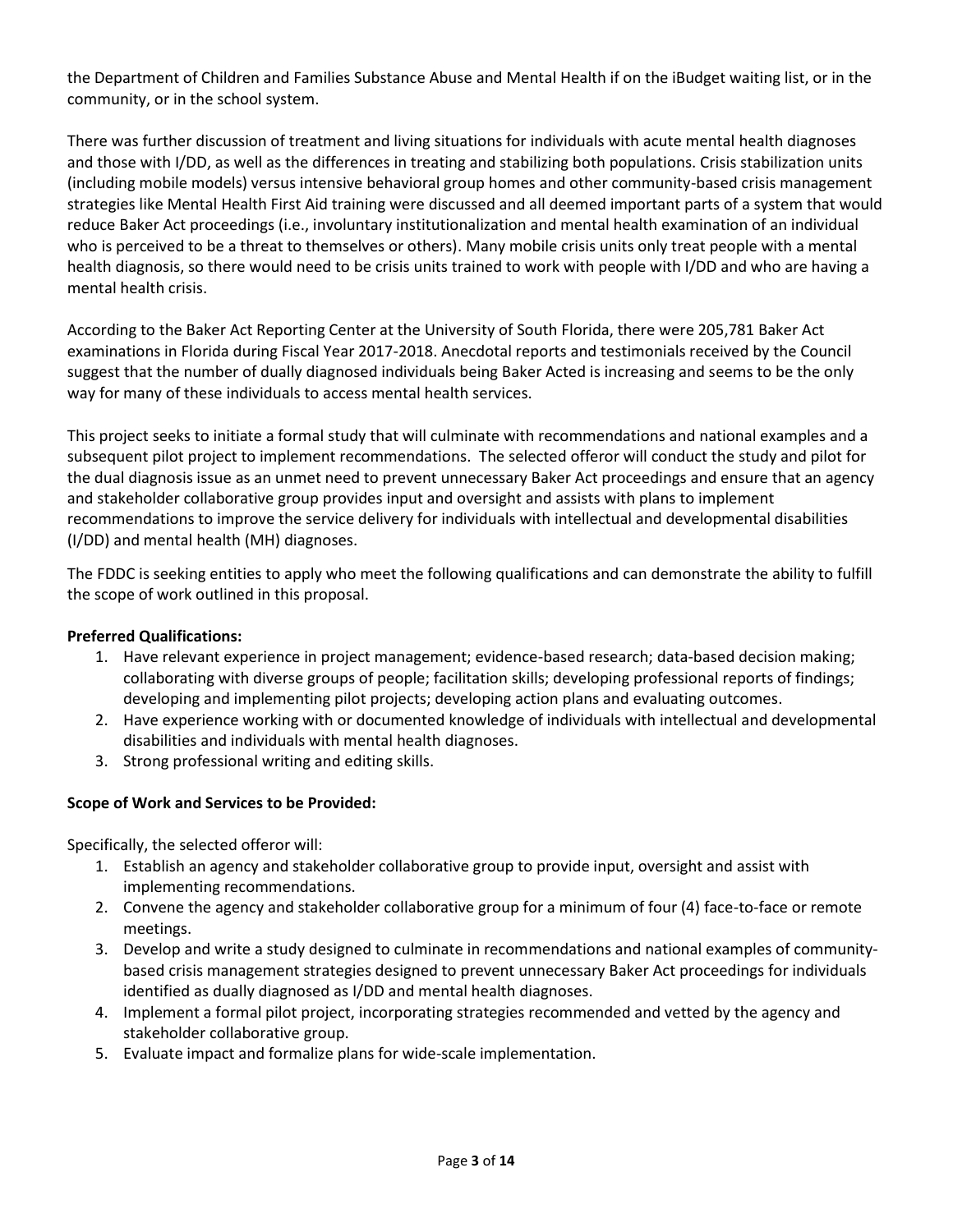#### **Sections for Offeror to Complete**

#### **Section 1**: Offeror Contact Information

Include the following contact information: Name of organization replying to invitation for proposal address (including city, state, and zip code); phone number; contact person's name, title, and email address; Tax Identification Number (TIN); and an original signature of the person authorized to submit the proposal.

**Section 2:** Describe the organizational capacity of the offeror to meet the specified qualifications, address the need/purpose of this project, and complete the scope of work and services to be provided as described on pages two and three of this Invitation for Proposal.

As prescribed by the Council's Invitation for Proposal Protocol, a sample of work must be provided and evaluated for projects with a primary end purpose of a written product or products. Attach a current sample of work, preferably aligned with the scope of work to be provided in this project.

**Section 3**: Provide the name of key staff who will work on the project, including educational background, length of time with the organization, and current title. Attach current resume or curriculum vitae (CV) of each team member to be involved in the project.

**Section 4**: Provide an all-inclusive cost to conduct work and a brief budget narrative using the attached format on page six. Indirect cost cannot exceed ten percent (10%) of total salary and fringe benefits unless the entity has an approved federally recognized negotiated indirect cost rate in accordance with the Uniform Guidance.

Calculate total hours to complete work and provide an hourly rate and total of hours for each team member involved. The budget narrative should explain and demonstrate that each entry on the line item budget is allowable, reasonable, and necessary. **The funds requested from FDDC must remain within the identified range of available funding.** The budget and budget narrative must present a cost-effective funding level for achieving the purpose of the project. **Costs must be in accordance with 2 CFR Part 200 Uniform Administrative Requirements, Cost Principles, and Audit Requirements of Federal Awards (Uniform Guidance)** [https://www.gpo.gov/fdsys/pkg/CFR-](https://www.gpo.gov/fdsys/pkg/CFR-2017-title2-vol1/xml/CFR-2017-title2-vol1-part200-subpartE.xml)[2017-title2-vol1/xml/CFR-2017-title2-vol1-part200-subpartE.xml.](https://www.gpo.gov/fdsys/pkg/CFR-2017-title2-vol1/xml/CFR-2017-title2-vol1-part200-subpartE.xml)

Proposers must match \$1 for every \$3 requested to reach a 33.333% match of the total approved cost of the project. Documentation of 33.333% match of project expenses must be maintained. The match requirement may be satisfied by values placed on in-kind contributions or through contractor-incurred costs, or by a combination of the two. Costs paid by other federal grants may not be used for match. The match must fund activities directly related to the project. *Note: To calculate the match share for the 33.333% required match, divide the amount of your request by three. Then, to calculate the total contract amount, combine the one-third figure with the dollars requested (e.g., funds requested \$150,000 divide by 3 = match amount of \$50,000. \$150,000+\$50,000 =total project cost of \$200,000).*

All proposed budget items and amounts are subject to final approval.

**Section 5:** Provide a list of references for all relevant and related work performed over the past five years, including a contact name, phone number, and email address for each reference. The references should describe the type of work conducted and when it was undertaken and completed. At a minimum, two (2) references will be contacted to obtain recommendations of the offeror's performance.

**Section 6:** Provide completed required Forms 1-5 with an original signature for each form.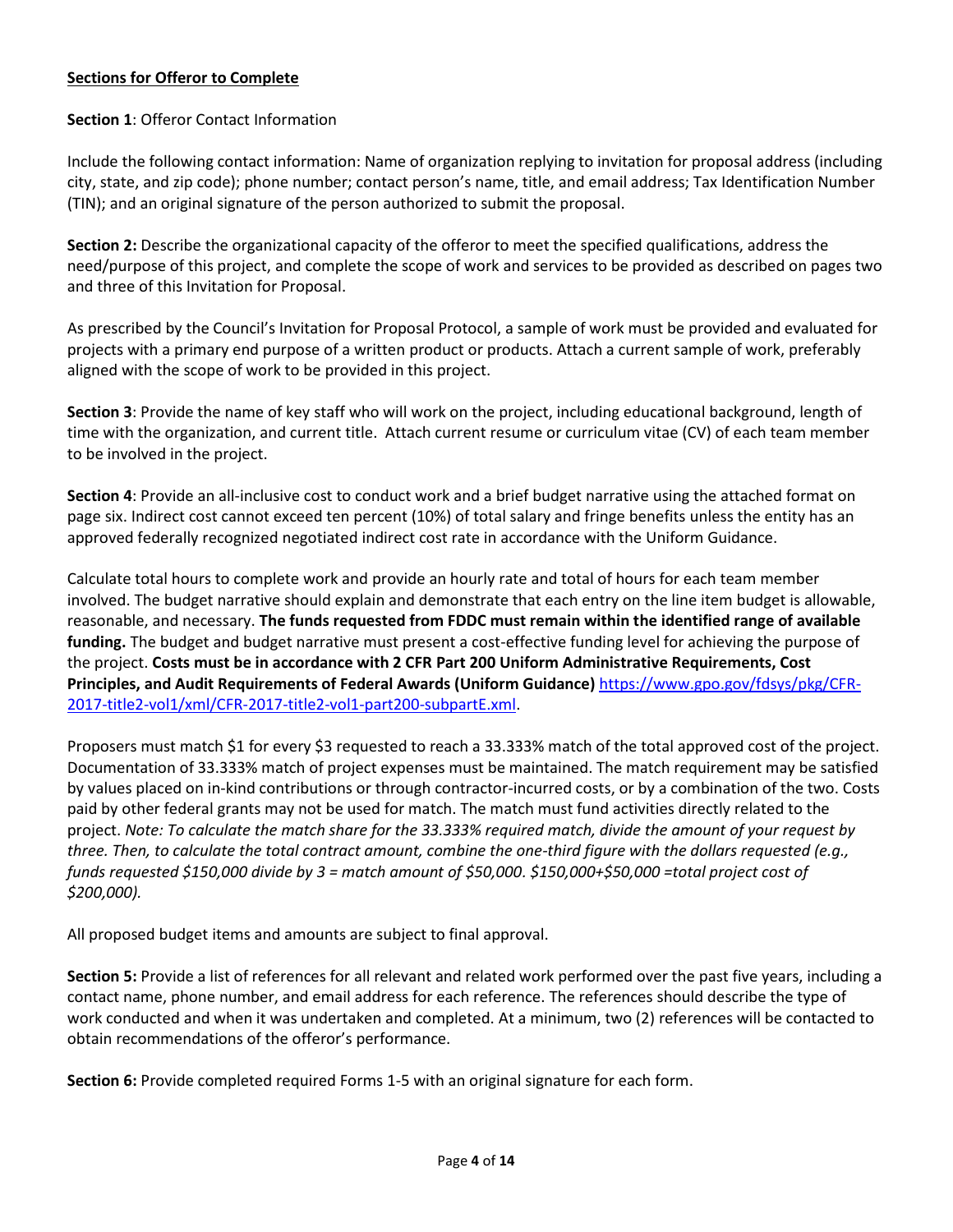#### **Format for Submission**

Offeror shall submit a written narrative answering each section in the "Sections for Offeror to Complete" (all six sections must be completed with section headings in the order listed above). Use a 12 point Arial font size, 1.5 space, and limit your response to 10 numbered pages, not including resumes, curriculum vitaes, references, and required forms. Attachments beyond the required forms identified in Sections 3 and 6 will only be used to support the IFP requirements. An original and seven (7) hard copies of your response and attachments are required. All submissions must be marked with the Invitation for Proposal #2020-CC-600.

**Due Date:** All submissions must be received by 4:00 p.m. (EDT) on March 23, 2020.

**Submit proposal to:** Holly Hohmeister, Senior Manager, Programs and Contracts Florida Developmental Disabilities Council, Inc. 124 Marriott Drive, Suite 203 Tallahassee, FL 32301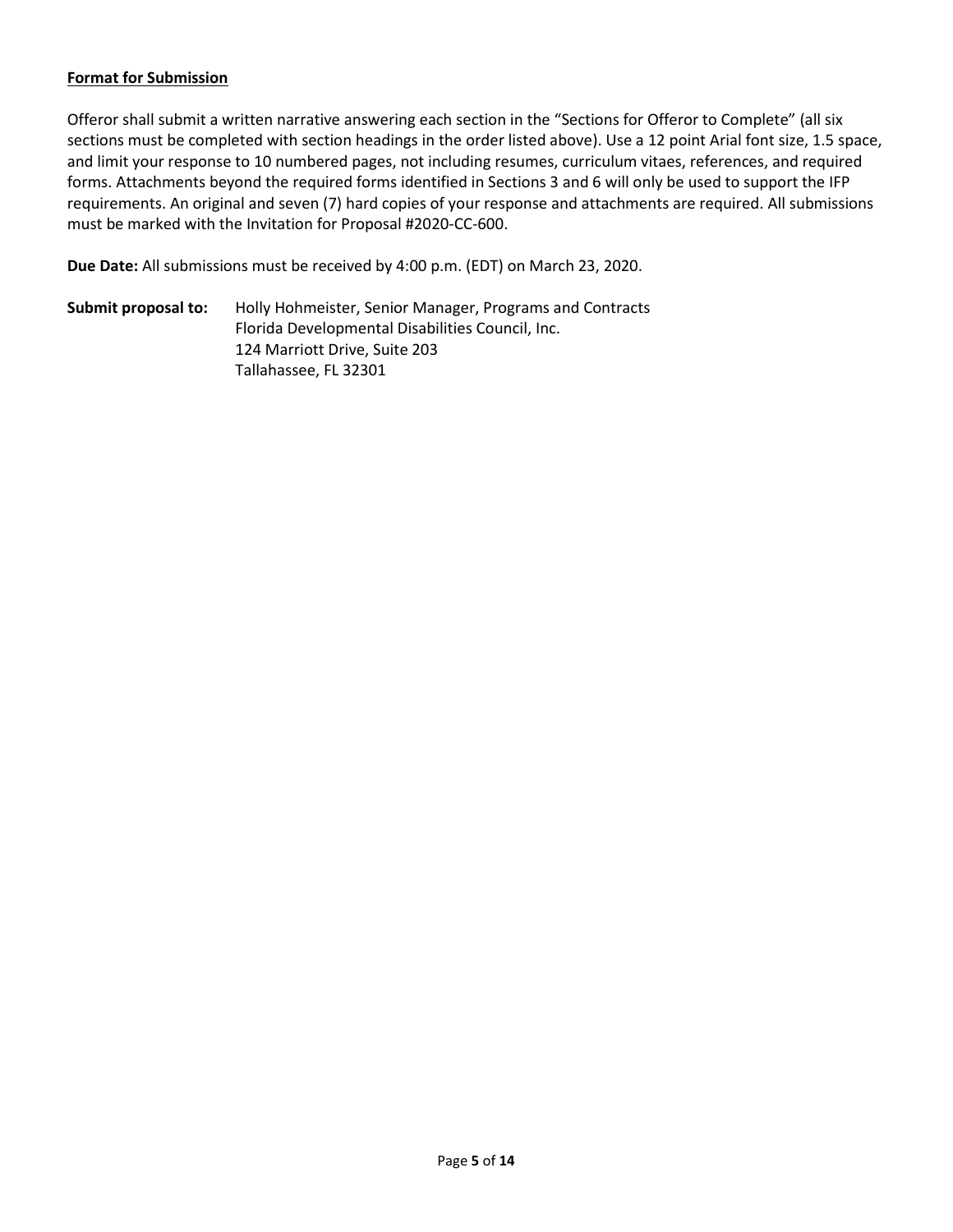# **BUDGET REQUEST FORMAT**

| <b>BUDGET ITEM</b>                                   | <b>FDDC</b><br><b>REQUESTED</b><br><b>FUNDS</b> | <b>MATCH</b><br><b>AMOUNT</b> | <b>BUDGET NARRATIVE</b> |
|------------------------------------------------------|-------------------------------------------------|-------------------------------|-------------------------|
| Salary                                               |                                                 |                               |                         |
| <b>Benefits</b>                                      |                                                 |                               |                         |
| Subcontracted<br>personnel                           |                                                 |                               |                         |
| <b>Staff Travel</b>                                  |                                                 |                               |                         |
| Participant<br>Travel                                |                                                 |                               |                         |
| <b>Supplies</b>                                      |                                                 |                               |                         |
| Printing                                             |                                                 |                               |                         |
| <b>Meeting Room</b><br>Costs                         |                                                 |                               |                         |
| Data Acquisition<br>Costs                            |                                                 |                               |                         |
| <b>Indirect Costs</b>                                |                                                 |                               |                         |
| Other: Describe<br>any other budget<br>items listed. |                                                 |                               |                         |
| <b>TOTAL</b>                                         | $\overline{\$}$                                 |                               |                         |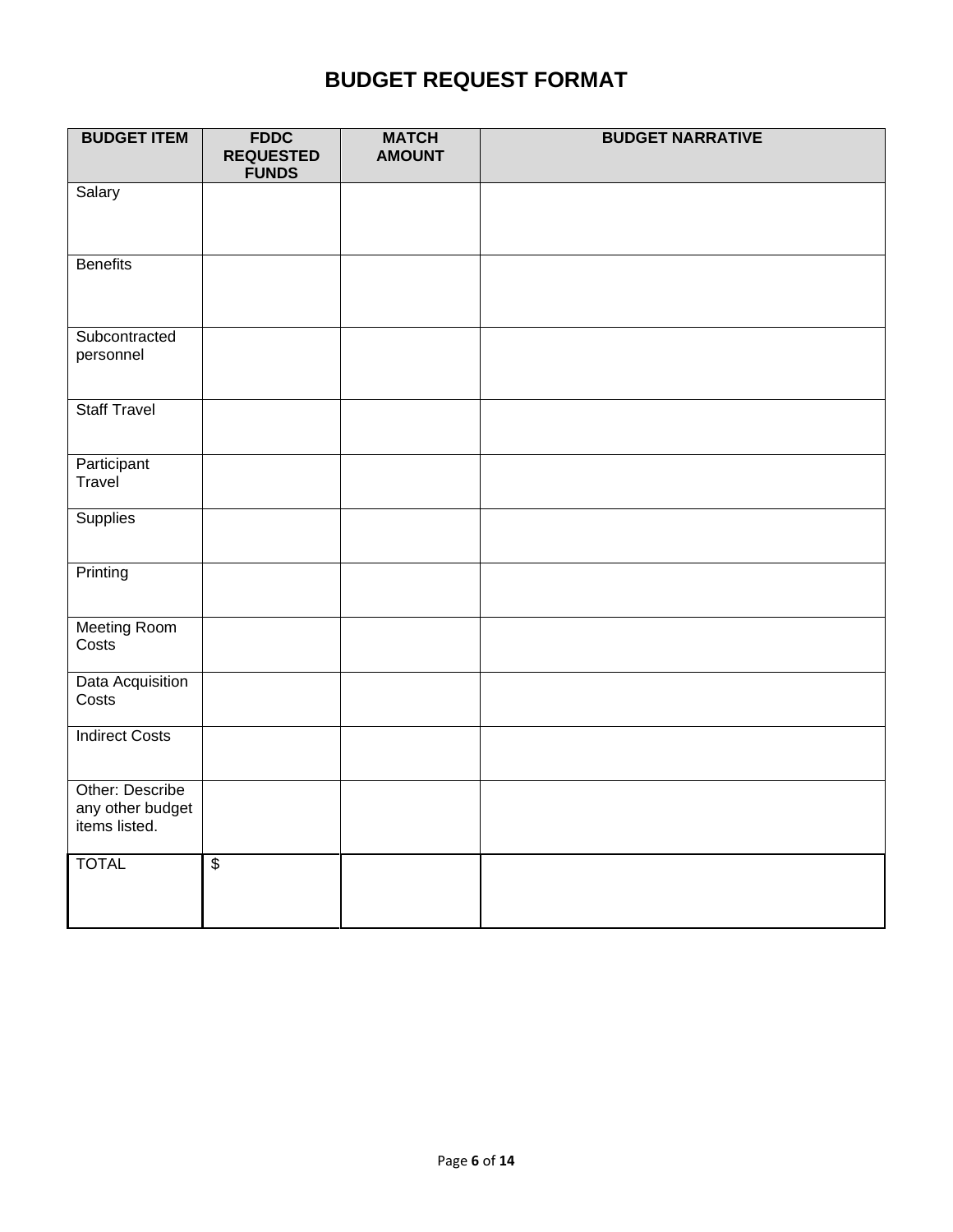#### **Mandatory Terms and Conditions for Procurement**

- **1. Certification of Disbarment and Suspension:** Authorized signature required on Form #1.
- **2. Conflict of Interest:** Authorized signature required on Form #2.
- **3. Cone of Silence:** Authorized signature required on Form #3.
- **4. Indemnification and Hold Harmless:** Authorized signature required on Form #4.
- **5. Self-Assessment of Risk**: Completed self-assessment with authorized signature required on Form #5.

#### **6. Termination:**

a. Termination at Will.

This contract may be terminated, without cause, by either party upon no less than thirty (30) calendar days notice, in writing, unless a lesser time is mutually agreed upon by both parties. Said notice shall be delivered by certified mail, return receipt requested, or in person with proof of delivery.

b. Termination Because of Lack of Funds.

In the event funds to finance this contract become unavailable, the Council may terminate the contract upon no less than twenty-four (24) hours notice, in writing, to the Provider. Said notice shall be delivered by certified mail, return receipt requested, or in person with proof of delivery. The Council shall be the final authority as to the availability of funds.

c. Termination for Breach.

This contract may be terminated by the Council for non-performance by the Provider upon no less than twenty-four (24) hours notice, in writing, to the Provider. Said notice shall be delivered by certified mail, return receipt requested, or in person with proof of delivery. Waiver of breach of any provisions of this contract shall not be deemed to be a waiver of any other breach and shall not be construed to be a modification of the terms of this contract. The provisions herein do not limit the Council's right to remedies at law or in equity, or to damages.

#### **7. Records and Documentation:**

- a. The provider shall keep and maintain public records required by public records laws for a minimum of three (3) years following the end date of the contract.
- b. Upon request from the Council, the provider will provide a copy of the requested records or allow the records to be inspected or copied within a reasonable time, at a cost that does not exceed the guidelines of Chapter 119, Florida Statutes.
- c. The provider shall ensure the public records that are exempt or confidential and exempt from public record disclosure requirements are not disclosed, except as authorized by law for the duration of the contract term and following completion of the contract if the contractor does not transfer the records to the Council.
- d. The provider shall not use or disclose any information concerning a recipient of services under this contract for any purpose not in conformity with state regulations and federal law or regulations (45 CFR s. 205.50), except upon written consent of the recipient, or the responsible parent or guardian when authorized by law.
- e. The provider is responsible for maintaining documentation of all tasks and deliverables under this contract. Records and documentation of events sponsored under this contract include, but are not limited to, the agendas, meeting minutes, conference calls, Best Practices Manual, brochures, handouts, sign-in sheets, evaluations, survey reports, and documentation of printed materials.
- f. The provider agrees to retain all records of individuals receiving services, financial records, supporting documents, statistical records, and any other documents (including electronic storage media) pertinent to this contract for a period of three (3) years after termination of the contract, or if any audit has been initiated and audit findings have not been resolved at the end of three (3) years, the records shall be retained until resolution of the audit findings. The provider will cooperate with the Council to facilitate the duplication and transfer of any said records or documents during the required retention period.
- g. Upon completion of the contract, the provider may transfer, at no cost, to the Council all public records in possession of the provider or keep and maintain public records required by the public agency to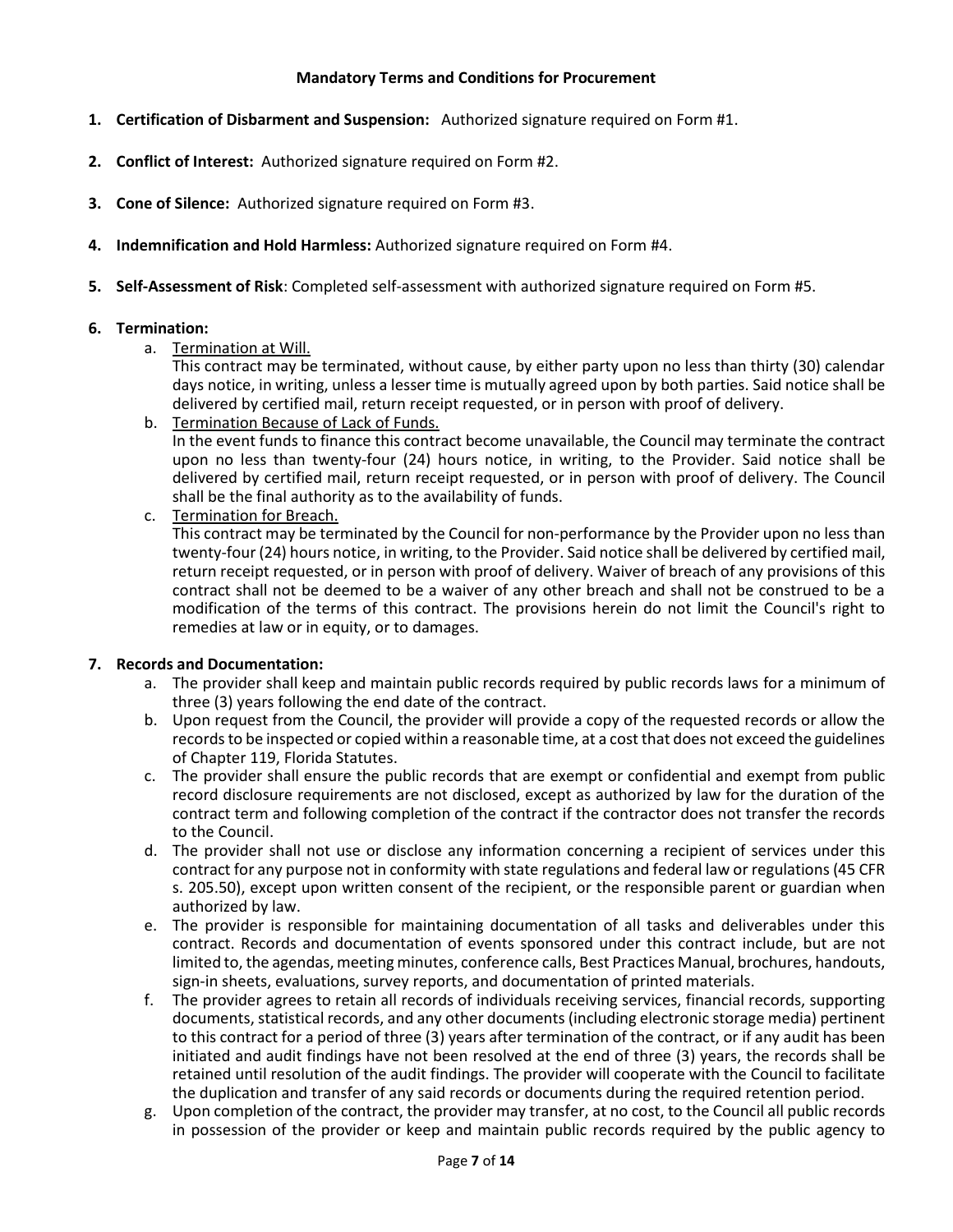perform the service. If the provider transfers all public records to the Council upon completion of the contract, the provider shall destroy any duplicate public records that are exempt or confidential and exempt from public records disclosure requirements. If the provider keeps and maintains public records upon completion of the contract, the provider shall meet all applicable requirements for retaining public records. All records stored electronically must be provided to the public agency, upon request from the Council's custodian of public records, in a format that is compatible with the information technology systems of the Council. §119.0701(2), F.S.

#### **8. Nondiscrimination Policy:**

- a. All contractors who are the recipients of FDDC's funds or who propose to perform any work or furnish any goods under agreements with FDDC, shall agree to these important principles:
	- i. Contractors will not discriminate against any employee or applicant for employment because of race, religion, color, sexual orientation, or national origin, except where religion, sex, or national origin is a bona fide occupational qualification reasonably necessary to the normal operation of the contractors.
	- ii. Contractors agree to post in conspicuous places, available to employees and applicants for employment, notices setting forth the provisions of this nondiscrimination clause. Notices, advertisements, and solicitations placed in accordance with federal law, rule, or regulation shall be deemed sufficient for meeting the intent of this section.
- **9. Trafficking Victims Protection Act (TPVA) of 2000, as amended (22 U.S.C.7104):** Provider will comply with the requirements of Section 106(g) of the Trafficking Victims Protection Act (TVPA) of 2000, as amended (22 U.S.C. 7104) which prohibits contractor/consultant from (1) engaging in severe forms of trafficking in persons during the period of time that this agreement is in effect; (2) procuring a commercial sex act during the period of time that this agreement is in effect; or (3) using forced labor in the performance of the contracted services under this agreement.
- **10. Contracting with small and minority businesses, women's business enterprises, and labor surplus area firms:**  Provider will comply with the requirements of 2 CFR 200.321 to take all necessary affirmative steps to assure that minority businesses, women's business enterprises, and labor surplus area firms are used when possible.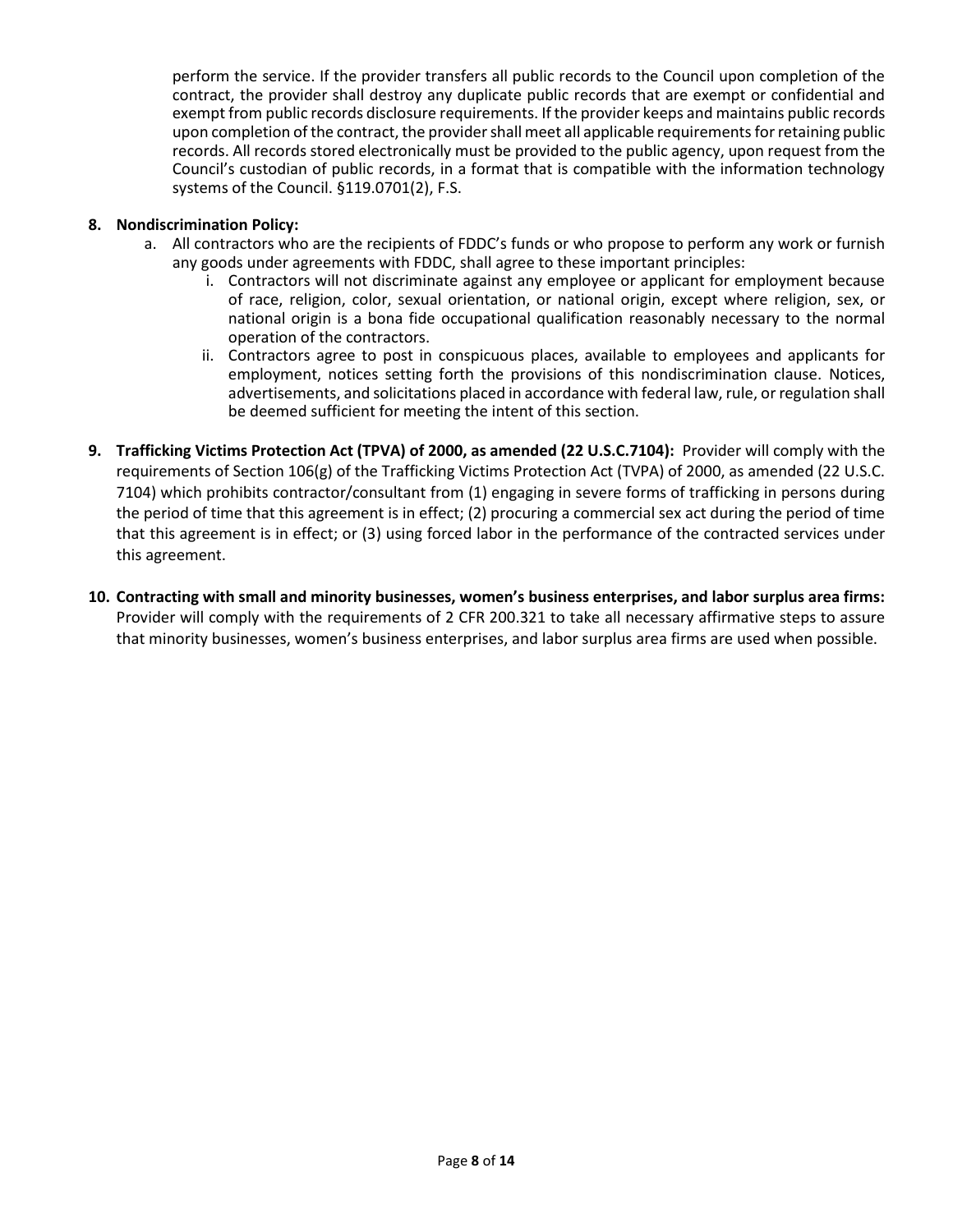## **CERTIFICATION REGARDING DEBARMENT, SUSPENSION, AND OTHER RESPONSIBILITY MATTERS**

This certification is required by the regulations (2 CFR Part 200, Appendix (II)(H)) implementing Executive Order 12549 and 12689, 2 CFR part 180, Section 180.355.

As the duly authorized representative of the offeror, I certify, to the best of my knowledge and belief, that neither the offeror nor its principals:

- 1) Are presently excluded or disqualified;
- 2) Have been convicted within the preceding three years of any of the offenses listed in s.180.800(s) or had a civil judgment rendered again it for one of those offenses within the time period;
- 3) Is presently indicted for or otherwise criminally or civilly charged by a governmental entity (Federal, State or local) with commission or any of the offenses listed in s.180.800(s); or
- 4) Has had one or more public transactions (Federal, State, or local) terminated within the preceding three years for cause or default.

| <b>OFFEROR NAME:</b>         | <u> 1980 - Johann Stein, mars an deus Fran</u> |
|------------------------------|------------------------------------------------|
|                              |                                                |
| <b>AUTHORIZED SIGNATURE:</b> |                                                |
| PRINTED NAME:                |                                                |
| TITLE:                       |                                                |
| ADDRESS:                     |                                                |
|                              |                                                |
| PHONE:                       |                                                |
| E-MAIL:                      |                                                |
| DATE:                        |                                                |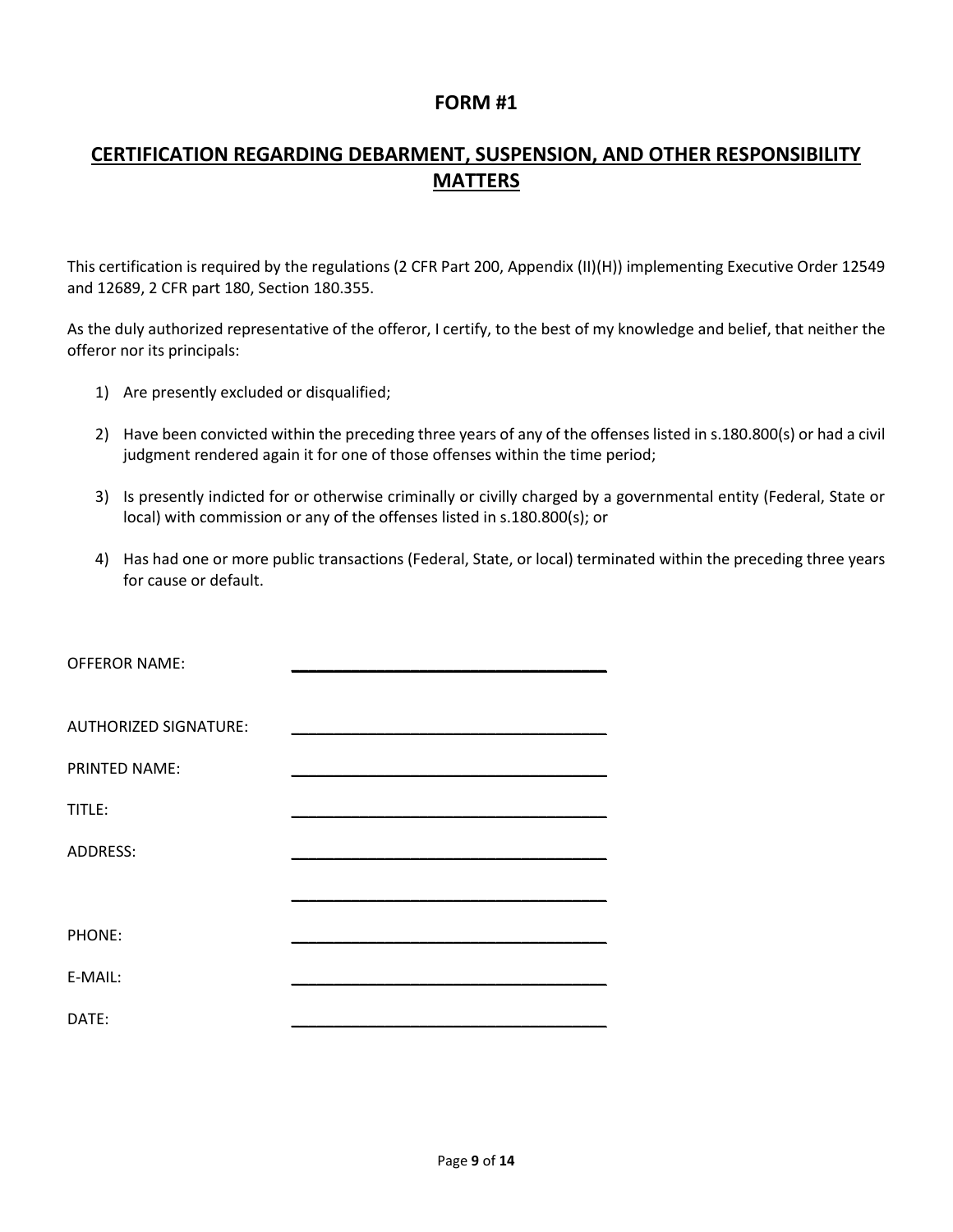## **CONFLICT OF INTEREST DISCLOSURE FORM**

For purposes of determining any possible conflict of interest, all offerors, must disclose if any FDDC employee, appointed official, or if any of its agencies is also an owner, corporate officer, agency, or employee of their business.

Indicate either "yes" (a FDDC employee, appointed official, or agency is also associated with your business), or "no".

| .<br>- - -<br>$\cdot$ $-$ |  |
|---------------------------|--|
|                           |  |

If yes, give person(s) name(s) and position(s) with your business.

**NAME(S) POSITION(S)**

| <b>OFFEROR NAME:</b>         |                                                                                                                       |
|------------------------------|-----------------------------------------------------------------------------------------------------------------------|
| <b>AUTHORIZED SIGNATURE:</b> | <u> 1989 - Johann John Stone, markin amerikan bisa di sebagai pertama dan pertama dan pertama dan pertama dan per</u> |
| <b>PRINTED NAME:</b>         | <u> 1950 - Johann John Stone, mars et al. (</u>                                                                       |
| TITLE:                       |                                                                                                                       |
| <b>ADDRESS:</b>              |                                                                                                                       |
|                              |                                                                                                                       |
| PHONE:                       |                                                                                                                       |
| E-MAIL:                      |                                                                                                                       |
| DATE:                        |                                                                                                                       |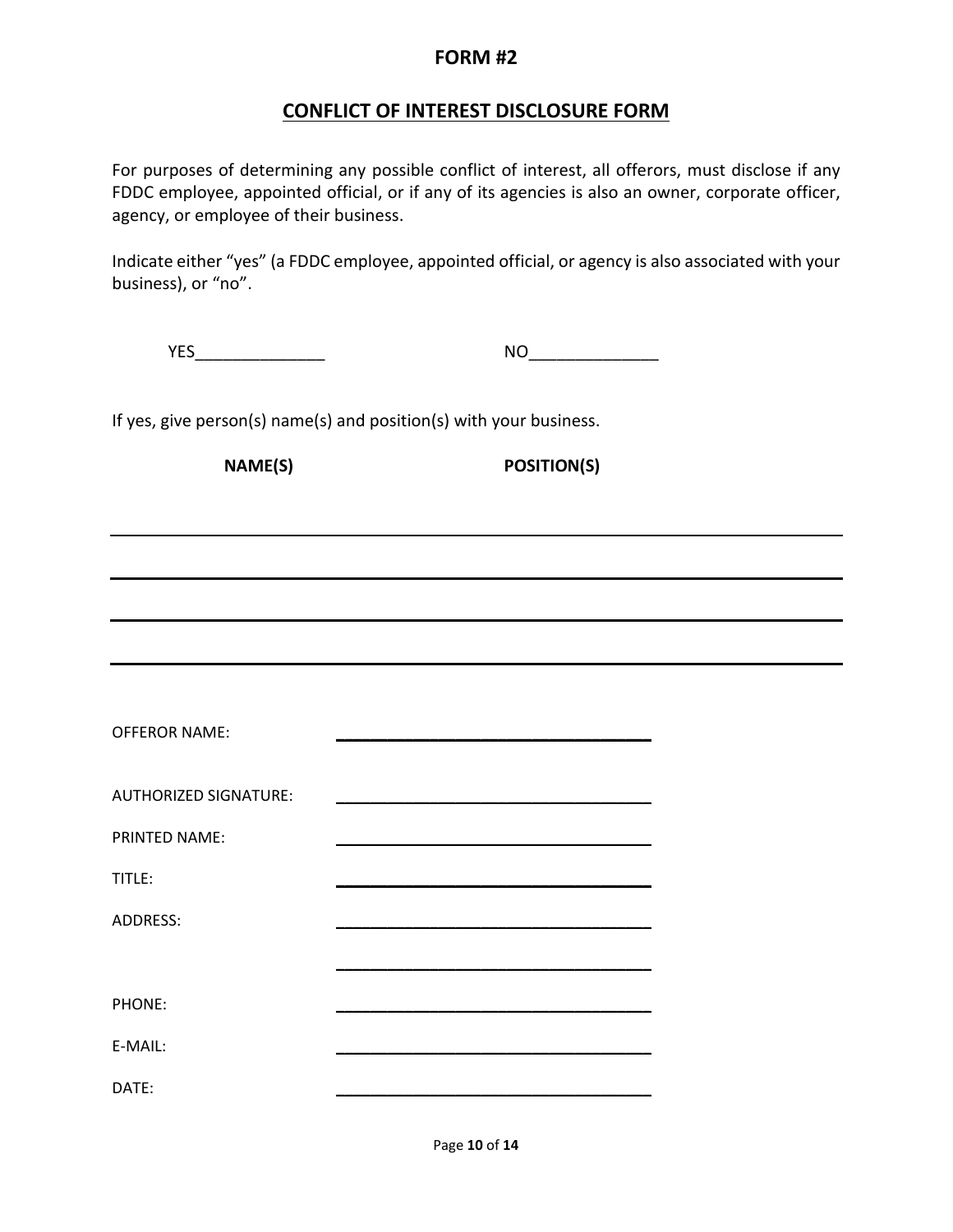## **CONE OF SILENCE CLAUSE**

FDDC has established a solicitation silence policy for this procurement **(Cone of Silence Clause)** that prohibits oral and written communication regarding all formal solicitations for goods and services (formal bids, Request for Proposals, Invitation for Proposals, Requests for Qualifications, Invitation to Quote, Invitation to Negotiate) issued by the FDDC through its staff.

The period commences upon receipt of the procurement proposal, by FDDC, and terminates upon FDDC's approval to award a contract or reject all responses.

When the solicitation silence period is in effect, no oral or written communication is allowed regarding the solicitation between prospective respondents and members of the FDDC, the Executive Director, employees or members of the FDDC Approved Review Committee. All questions or requests for information regarding the solicitation **MUST** be directed to the designated Representative listed in the solicitation.

Any information thought to affect the committee or staff recommendation submitted after bids/proposals are due, should be directed to the Executive Director or an appointed representative. It shall be the Executive Director decision whether to consider this information in the decision process.

#### **Any violation of this policy shall be grounds to disqualify the respondent from consideration during the selection process.**

All respondents must agree to comply with this policy by signing the following statement and including it with their submittal.

**By signing this certification as an authorized official of the below-referenced offeror, we hereby agree to abide by the FDDC Cone of Silence Clause and understand that violation of such shall result in disqualification of the proposal.**

| <b>AUTHORIZED SIGNATURE:</b> |  |
|------------------------------|--|
| <b>PRINTED NAME:</b>         |  |
| TITLE:                       |  |
| <b>OFFEROR NAME:</b>         |  |
| DATE:                        |  |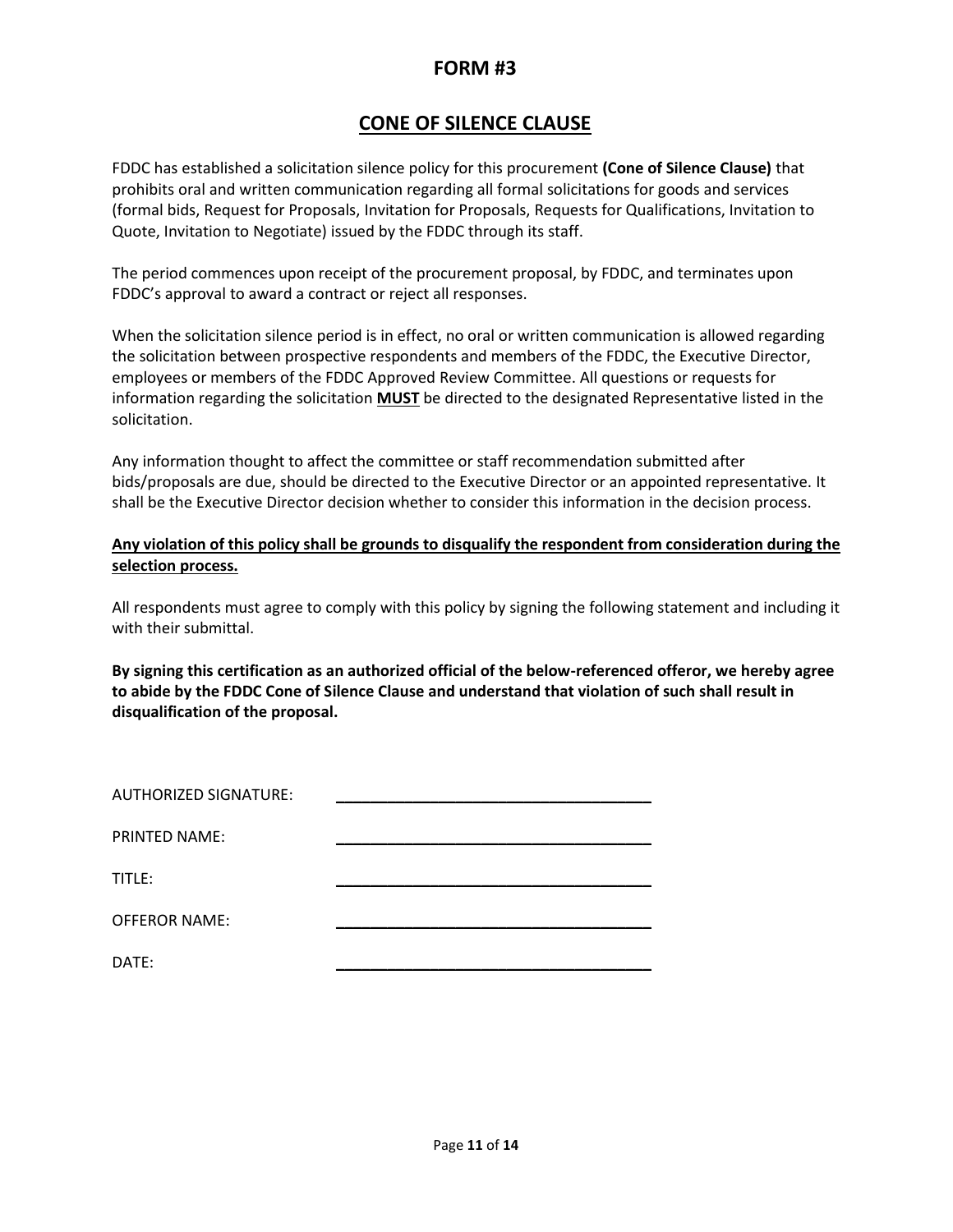## **INDEMNIFICATION AND HOLD HARMLESS**

Offeror shall indemnify and hold harmless FDDC, its officers and employees from liabilities, damages, losses, and costs, including but not limited to attorney fees, to the extent caused by the negligence, recklessness, or intentional wrongful conduct of the Offeror and other persons employed or utilized by the Offeror in the performance of this Agreement.

| <b>OFFEROR NAME:</b>         |  |
|------------------------------|--|
| <b>AUTHORIZED SIGNATURE:</b> |  |
| <b>PRINTED NAME:</b>         |  |
| TITLE:                       |  |
| ADDRESS:                     |  |
|                              |  |
| PHONE:                       |  |
| E-MAIL:                      |  |
| DATE:                        |  |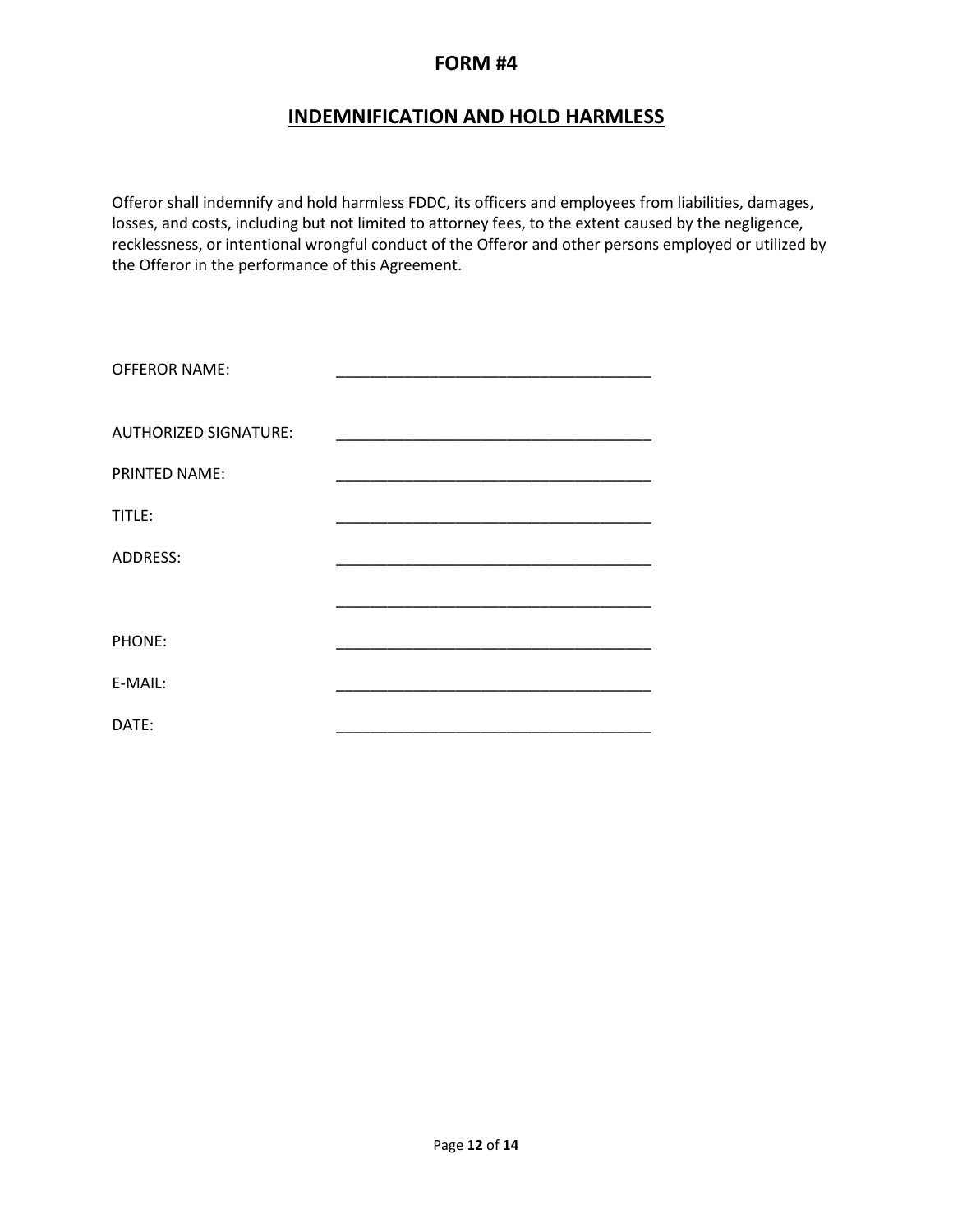## **FORM # 5 SELF-ASSESSMENT OF RISK PURPOSE AND BACKGROUND**

The purpose of the Self-Assessment is to obtain an understanding of your organization's capacity to adequately document, record, track, and report expenditures of federal funds as well as evaluate your organization's risk of noncompliance with federal statutes, regulations, and the terms and conditions of the resulting subaward. The assessment of risk is a requirement for use of our federal funds.

During the funding process, each submitted proposal will be reviewed and scored according to the criteria set forth in the Invitation for Proposals. The Council will then undertake a risk review of the offeror for each proposal scoring over a 70. This review will consist of three components: (1) a selfassessment of risk completed by the applicant; (2) inherent risk assessment; and (3) an assessment of prior performance if the offeror has previously contracted with the Council.

Based upon the following scale, an offeror will receive a rating of LOW, MODERATE, or HIGH for each applicable component. Please note that a rating of HIGH risk does not preclude the offeror from receiving the subaward. The Council's State Plan Committee will utilize the Risk Assessment ratings in its decision to fund the subaward.

| <b>Score</b> | <b>Rating</b>   | <b>Assessment</b>                                                                                                                                                                                                                                                                                                                                                                                                                        |
|--------------|-----------------|------------------------------------------------------------------------------------------------------------------------------------------------------------------------------------------------------------------------------------------------------------------------------------------------------------------------------------------------------------------------------------------------------------------------------------------|
| $0 - 3$      | <b>HIGH</b>     | Requires intensive follow-up and may require action<br>plan to address identified risks. Specific follow-up<br>requirements will vary but may include contract<br>conditions such as providing additional or more<br>detailed financial and project reports; establishing<br>additional prior approvals; or undergoing specific<br>technical assistance. An action plan may be required<br>to address specific areas of identified risk. |
| $4-6$        | <b>MODERATE</b> | May need improvement or technical assistance to<br>improve identified risks. Specific follow-up<br>requirements for improvement will vary but may<br>include contract conditions such as periodically<br>providing detailed financial and project reports;<br>establishing prior approvals; or undergoing specific<br>technical assistance.                                                                                              |
| $7-12$       | LOW             | Indicates offeror's internal controls likely to reduce<br>non-compliance or fraud. Requirements typically<br>include standard contract conditions for providing<br>detailed financial and project reports; prior<br>approvals; or technical assistance.                                                                                                                                                                                  |